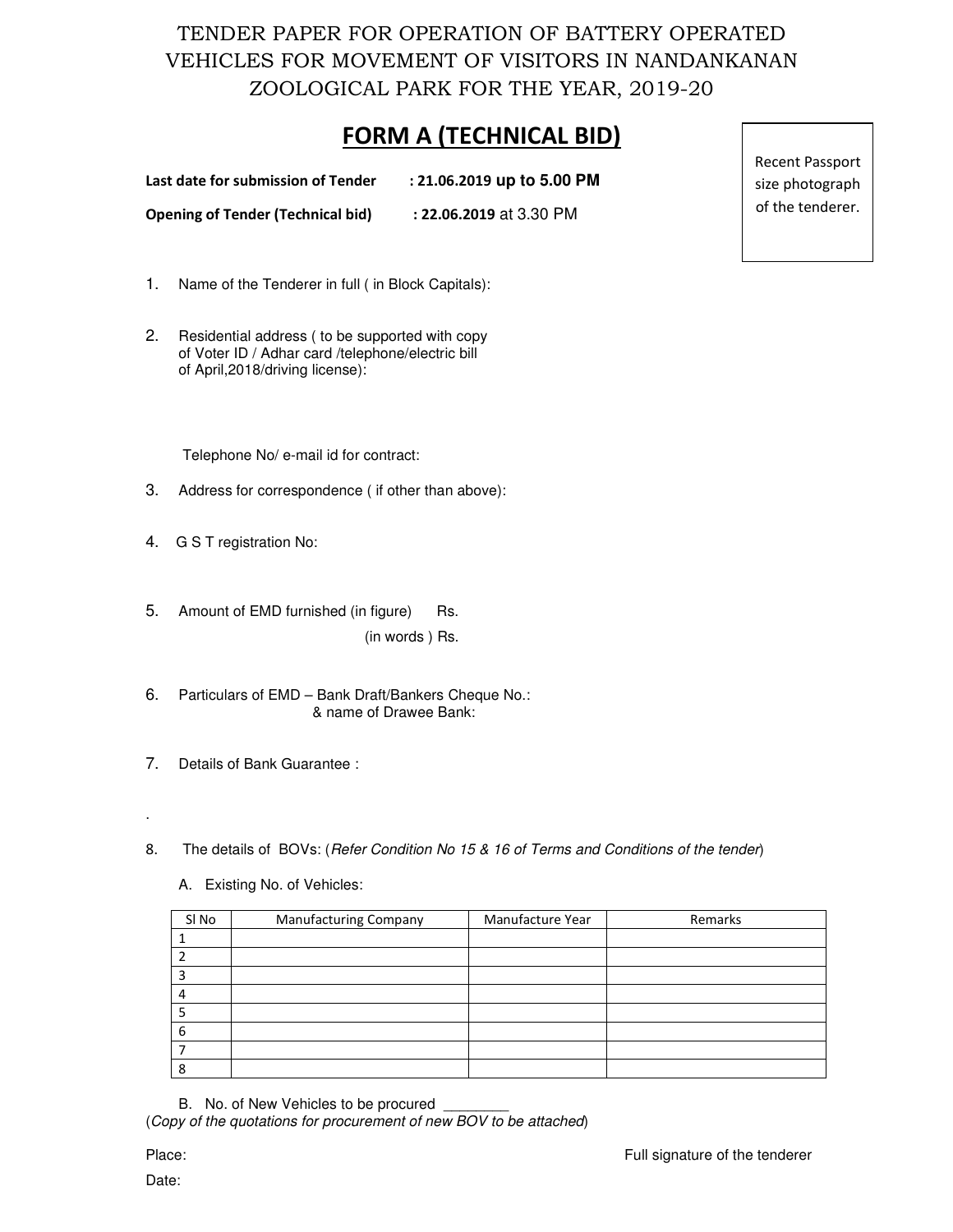# TENDER PAPER FOR OPERATION OF BATTERY OPERATED VEHICLES FOR MOVEMENT OF VISITORS IN NANDANKANAN ZOOLOGICAL PARK FOR THE YEAR, 2019-20

### **FORM- B (FINANCIAL BID)**

Recent Passport size photograph of the tenderer.

1. Name & address of the Tenderer in full : ( in Block Capitals)

2. Price offered (in figure) **per month** in Rs. :

(in words ) Rupees:

Place: Place: Full signature of the tenderer

Date: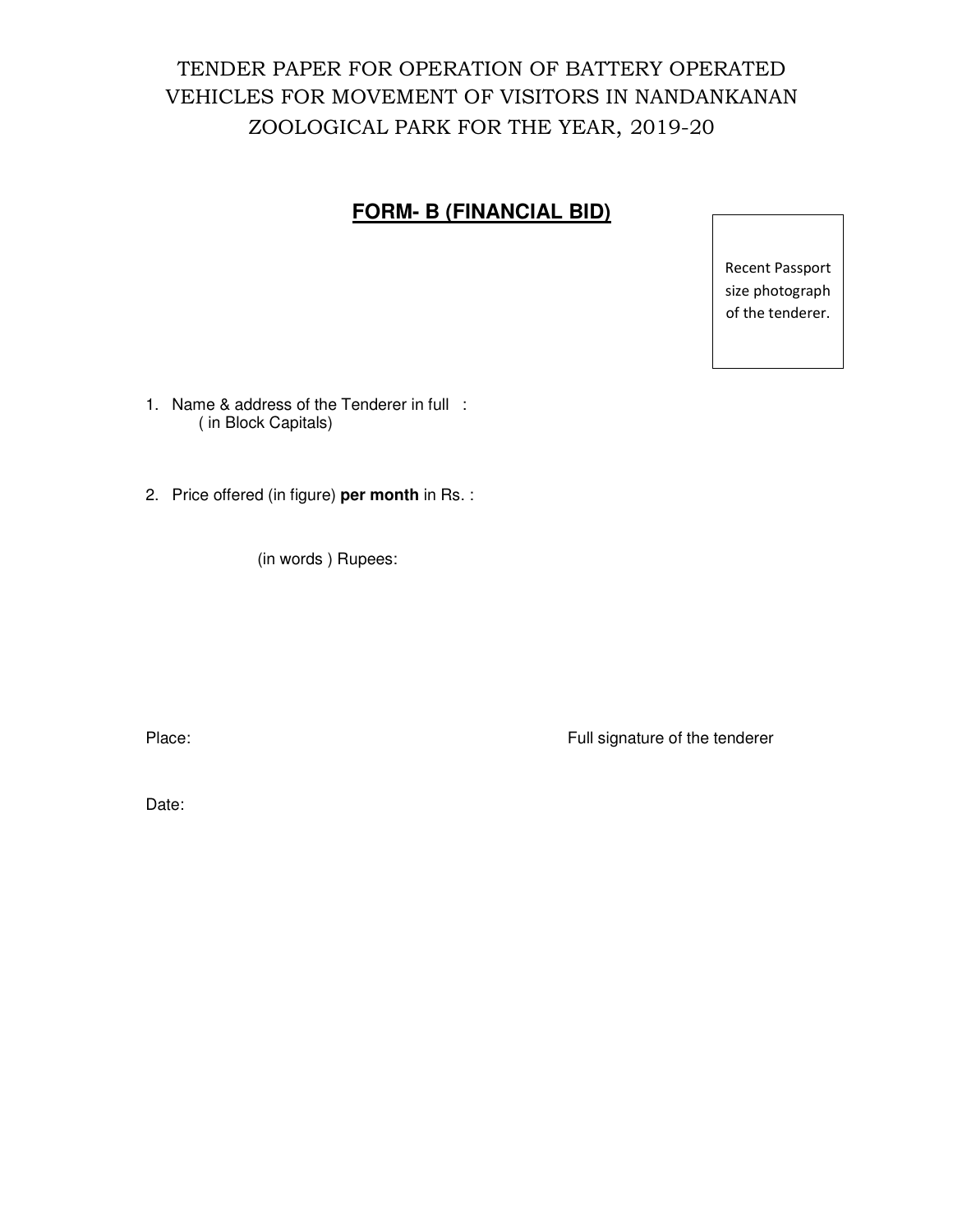#### **TERMS AND CONDITIONS OF THE TENDER FOR OPERATION OF BATTERY OPERATED VEHICLES FOR MOVEMENT OF VISITORS IN NANDANKANAN ZOOLOGICAL PARK FOR THE YEAR, 2019-20**

#### *Last date & time for submission of tender paper: 5.00 PM of 21.06.2019 Date & time of opening of tender papers (Technical bid): 3.30 PM of 22.06.2019*

- 1 Sealed tender in prescribed form are invited by the Deputy Director, Nandankanan Zoological Park, Barang from individuals/ agencies/ companies/ transport and tour operators to operate Battery Operated Vehicles (BOVs) in Nandankanan Zoological Park for movement of visitors on payment of Monthly license fee.
- 2 Form of Tender**:** The tender form will consist of two parts, (i) Form-A (Technical) and (ii) Form-B (Financial). Form A (Technical) & Form B (Financial) are to be **kept in two separate sealed covers** over which it has to be written clearly "Form-A" / "Form-B" as the case may be and both the covers should be kept in a single sealed cover super-scribing **"TENDER FOR OPERATION OF BATTERY OPERATED VEHICLES FOR MOVEMENT OF VISITORS IN NANDANKANAN ZOOLOGICAL PARK"** and the name of the tenderer or else tender shall not be considered. The tender should be sealed and complete in all respect.
- 3 The Tender shall be finalized by the tender committee in the following procedure:
	- (i) Form "A"- "Technical Bid" shall be opened first and evaluated as per the tender conditions in the office of the Deputy Director Nandankanan Zoological Park in the presence of the tenderers or their authorized representatives.
	- (ii) Form "B" "Financial Bid" shall be opened by a committee constituted on that behalf in case of tenderers/ bidders who qualifies in the technical bid.
- 4 Tender form can be obtained from the website of Nandankanan Zoological Park www.nandankanan.org on payment of Rs.5900/- (Rupees Five Thousand Nine Hundred) only inclusive of 18% GST in shape of Bank Draft drawn in favour of the Deputy Director, Nandankanan Zoological Park in any nationalized Bank payable at Bhubaneswar. The cost of tender papers is not refundable under any circumstances.
- 5 Tender submitted by a person who is a minor or who is insolvent or who has been convicted in a court of law for offences involving moral turpitude or who has been black listed shall be treated as invalid tender and EMD of such invalid tender shall be forfeited to the Government. The intending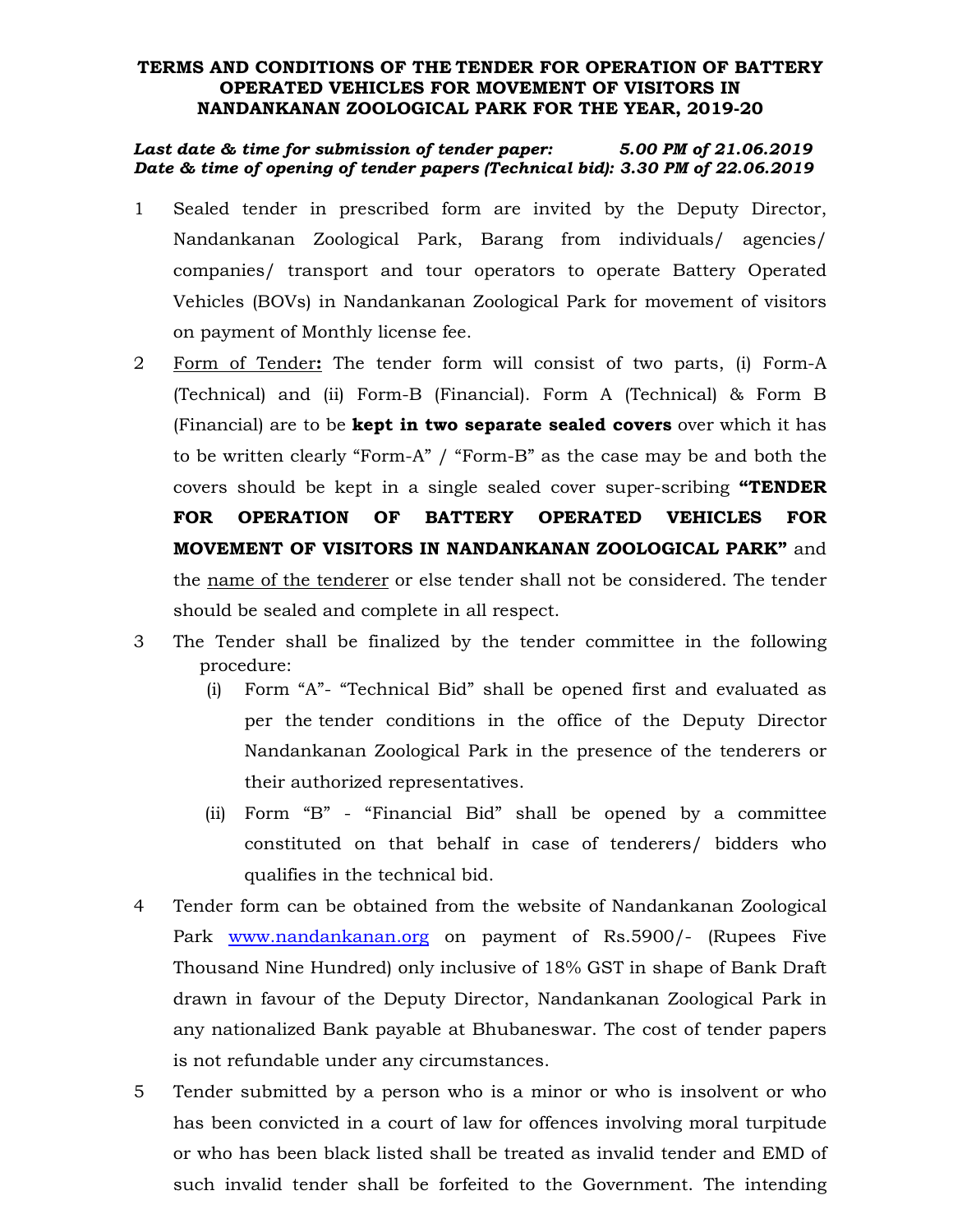person has to give an undertaking to the effect that he has no such outstanding dues to be paid to Nandankanan Zoological Park.

- 6 No interest shall be payable in any case on the amount of earnest money deposit.
- 7 Tenders sent otherwise than as laid down herein will be considered invalid
- 8 The minimum bid amount for operation of BOVs is fixed at Rs. 8, 50,000/- (Rupees Eight Lakh Fifty Thousand) only per month. The tenderer may offer his bid above the aforesaid minimum price. *The offer will be written in the tender paper in figures as well as in words.*
- 9 *The following documents shall be enclosed with the tender paper*:
	- a) Latest **passport size photograph** of the tenderer -1no.
	- b) **Proof of identity** of the tenderer (Copy of Voter I. Card/Adhar/ Driving license)
	- c) **Proof of residential address** (copy of telephone or electric bill for the month of April or May-2019/copy of bank pass book showing up to date transactions. /copy of driving license)
	- d) Copy of **PAN** card.
	- e) **EMD Rs.2,00,000/- in shape of Bank Draft / Bankers Cheque** to be drawn in favour of the Deputy Director, Nandankanan Zoological Park in any nationalized bank, payable at Bhubaneswar. In case of the successful bidder, the EMD may be adjusted towards the penultimate installment of License Fee. In case of un-successful bidders, the EMD shall be refunded after completion of the tender process i.e. within seven days of the signing of agreement by successful bidder.
	- f) **Bank guarantee** for an amount of **Rs. 5.00 Lakhs** from any Nationalized Bank in Bhubaneswar.
	- g) Copy of **GST registration** Certificate.

h) An **undertaking** to the effect that there are no dues outstanding against the intending bidder to be paid to Nandankanan Zoological Park.

### *TENDER PAPER NOT ACCOMPANYING ANY OF THE ABOVE DOCUMENTS SHALL BE LIABLE FOR REJECTION*

**The EMD shall be forfeited to Government, in case the successful tenderer does not turn up to sign the agreement within stipulated period after finalization of the tender.** 

- 10 The Deputy Director, Nandankanan Zoological Park shall be the authority who is competent to enter into agreement with the successful tenderer on behalf of the Government.
- 11 The successful tenderer shall **enter into an Agreement** with the Deputy Director prior to operation of Battery operated Vehicles at Nandankanan Zoological Park. The successful bidder shall be intimated regarding the amount of Security deposit i.e. 10% of the bid amount at the date of signing agreement prior to execution of agreement. The amount towards Security Deposit is required to be deposited at the time of execution of agreement in shape of Bank Draft drawn in favour of Deputy Director, Nandankanan Zoological Park in any nationalized bank payable at Bhubaneswar.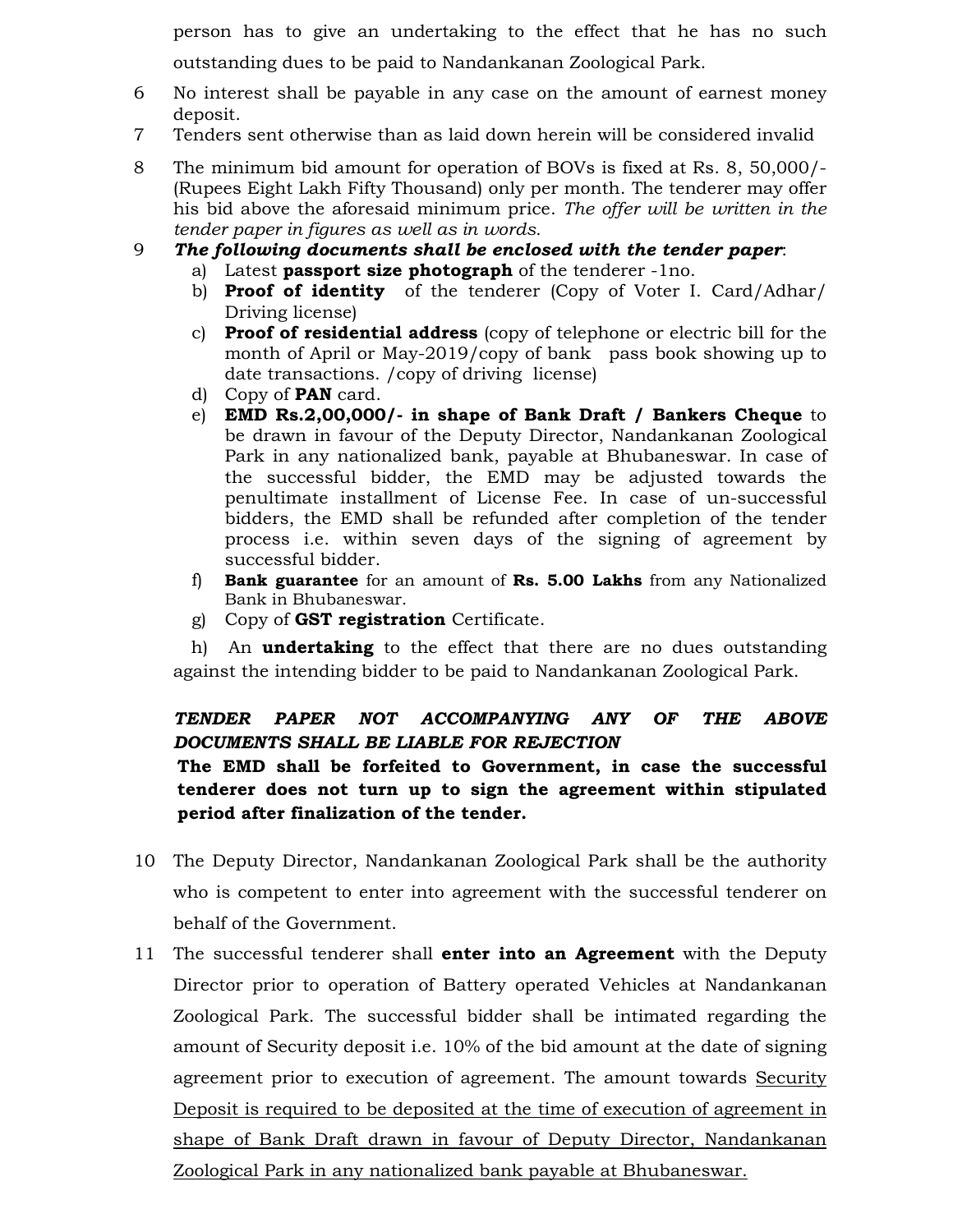*The Security Deposit may be forfeited to Govt. in case of deviation of any of the clauses of the terms & conditions or in case of breach of the Agreement* 

- 12 The period of license would be for an **initial period of three years** (thirty six calendar months) with effect from the date of signing the agreement. There shall be **10% rise** in the license fee every year over and above that of the previous year in three years period of agreement. The term of the license may be extended for another two years with **10% rise for each year** over the license fee of the previous year subject to satisfactory performance of the licensee and subject to approval by the purchase committee.
- 13 The successful tenderer shall pay the annual license fee in **12 monthly installments**. The amount of each monthly installment shall be decided by the Deputy Director upon finalization of the tender.
- 14 The successful tenderer shall pay the amount (henceforth to be called as the license fee) First & Last installment at the time of execution of agreement in shape of bank Draft. The rest of installments shall be paid within seven days in advance of each operational month in shape of Bank Draft drawn in favour of the Range Officer, Revenue Range. No cheque shall be accepted at any cost. The monthly license fee shall be fixed and intimated basing on the quoted price after finalization of the tender.
- 15 The successful tenderer shall put into service **minimum 15 nos BOVs** with **maximum of 30** vehicles. In no case less than 15nos of vehicles shall be allowed to ply on road each day.
- 16 **Only 14 seater BOVs** shall be allowed for service. In no case small BOV vehicle shall be permitted. **Only individual tickets** shall be issued to the visitors with first come first serve basis. **In no case group tickets** shall be allowed. The ticket will bear the stoppage nos at different designated places.
- 17 The starting points near fountain square of the vehicles and the subsequent stations in sequential manner which are as under.
	- 1. Deer enclosure near encl No-68
	- 2. Chimpanzee Primate
	- 3. Reptile park- 20 mints
	- 4. Giraffe
	- 5. Tiger lane near encl No-32 / 33
	- 6. Nocturnal Chhak
	- 7. Hyena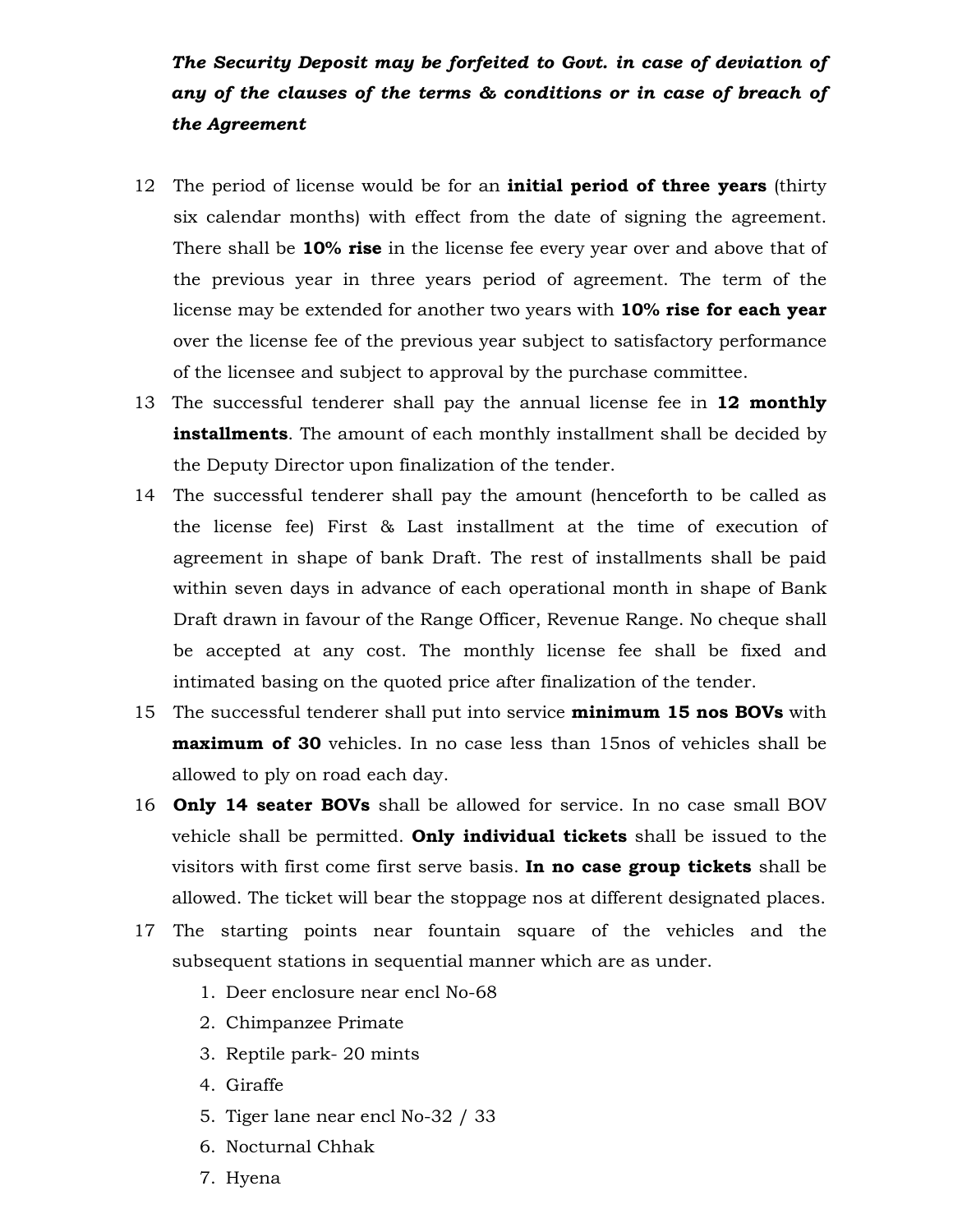- 8. Sloth Bear- 16-C
- 9. Aquarium and back to starting point
- 18 The successful tenderer shall operate the BOVs inside Nandankanan Zoological Park in the designated route during the park hours only. Accordingly the issuing of tickets shall be stopped one hour before closure of the Zoo.
- 19 The successful tenderer shall also be allowed to carry advertisements on the body of the vehicle subject to prior approval of Nandankanan authorities. The BOV vehicle shall ply in a one way direction along the route chart and shall stop at least for two minutes at each designated BOV stoppages. The visitors having valid tickets will board and un-board the BOV during this time.
- 20 The ticket price shall be Rs**.**80/- (Eighty) only per person to avail BOV facility irrespective of young & adult. For children below 3 years, there shall be no charge. A man power shall be provided by the successful bidder at each BOV stoppage for checking of tickets, arranging the passenger to board & un-board in a systematic way and punch the designated stoppage number printed on the ticket.
- 21 The successful tenderer shall print the tickets as per direction of the Nandankanan authority at his-own arrangement. **The ticket vending machines** (at least 4nos) along with **punching machines** shall be provided by Nandankanan authorities. **In no case other tickets shall be allowed**.
- 22 The successful tenderer would submit a **monthly return** indicating the nos. of visitors to the Range Officer, Revenue Range for reference and record.
- 23 The successful tenderer is **liable for payment of TCS** as applicable, at the prevailing rates.
- 24 The safety and security of the visitors would be the utmost priority and sole responsibility of the tenderer while operating the BOVs inside the Park.
- 25 The successful tenderers will make his **independent arrangement for charging the batteries** to be used in the BOVs. The park authority shall hold no responsibility on this matter.
- 26 The successful tenderer will obey the statutory provisions of Wildlife (Protection) Act & Rules and other acts and rules as applicable while operating the BOVs in the Zoological Park. He will remain liable for any violation of the aforesaid statutory provisions.
- 27 Any person/firm/agency declared to be black listed by the under signed or any other Government authority shall not take part in the tender.